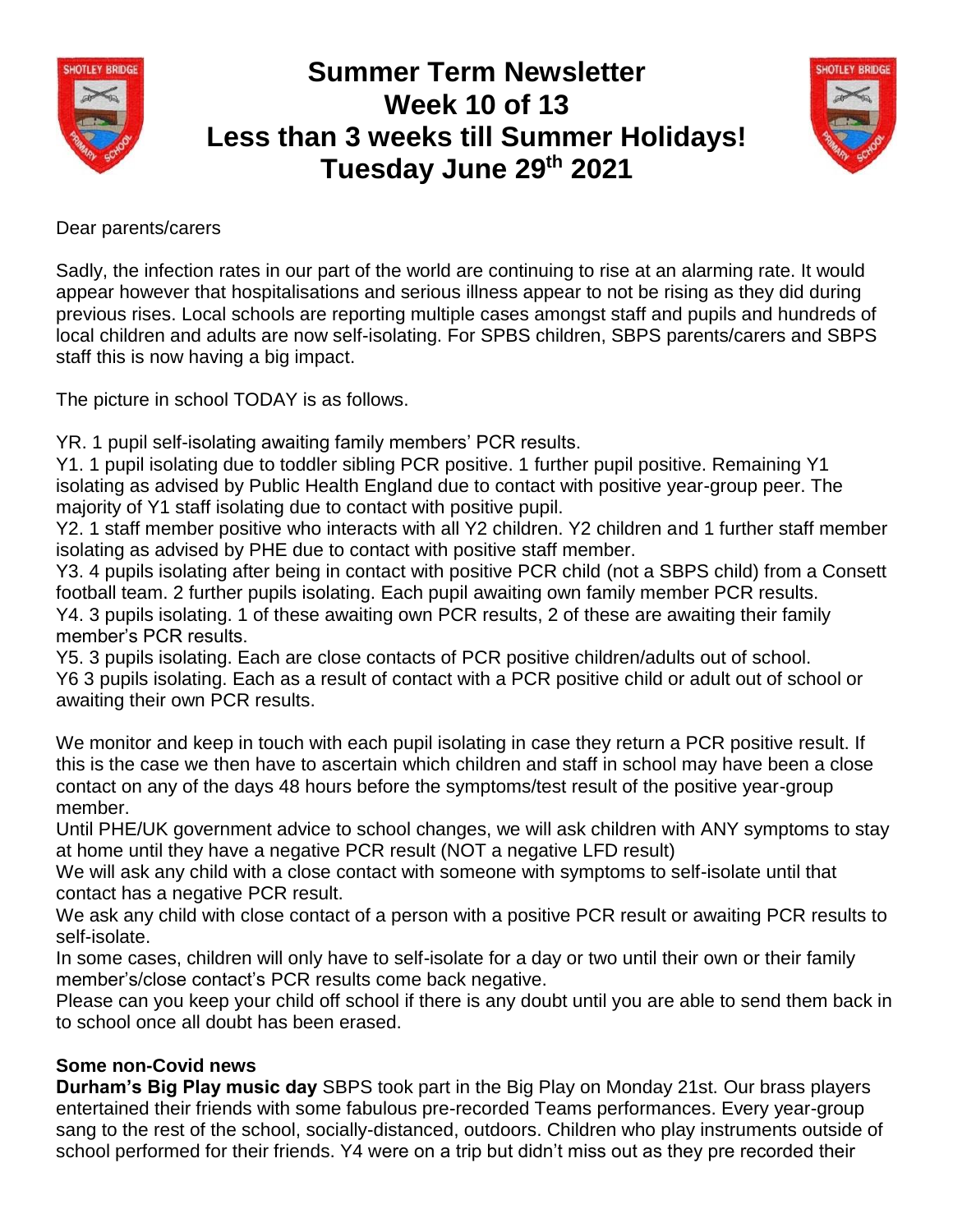song and brass performances for school mates to enjoy on the day. Follow this link to see the song performances.

<https://youtu.be/G1Hk8UeiyZM>

**Trips** Y6 had an exciting and educational visit to Whickham Thorns adventure centre then enjoyed an overnight camping trip in school grounds. Thank you again to all the children for their great company and excellent behaviour at the camp-out. Thanks again to all the staff who made this happen. Special thanks to those staff members who stayed overnight, staying awake to safeguard.

Y4 visit to the Roman Wall and Vindolanda was a great success too. There were some tired legs after a day of walking, ascending, descending, reenacting Celtic and Roman battles and historical and geographical fieldwork.

Y3s trip to Broomley Grange had to be cancelled due to Broomley Grange staffing shortages due to Covid. Luckily, Whickham Thorns found us a space and Y3 were able to enjoy an adventurous trip there instead.

Y5 will be visiting Hamsterley Forest shortly for a day of bush-craft activities.

Y2 are currently all self-isolating but when they return we have a day of outdoor creative and bushcraft activities booked for them in the SBPJunior site in our woodlands ond on our school field. Y1 and YR will be having fun activities too in the coming weeks.

**Transition arrangements** continue for all children including those moving on to their new schools. Y2 children continue their weekly visits to their Junior site to become as comfortable and familiar as possible. They are already thoroughly enjoying these visits. Their bushcraft/outdoor creative day will also take place in their SBPJunior site.

Y3,Y4,Y5 children will spend a little time with their new teacher, socially distanced, outdoors, tomorrow. Fingers crossed for good weather.

Once all Y1 and Y2 children are back we will arrange time for these children to meet their new teacher, socially distanced, outdoors for a fun activity designed to allay any worries children may have and to enthuse children for September.

We sadly, had to cancel our Teddy Bears' picnic visits for our new Reception starters but we are making plans for more good transition for these children and families remotely for now and face-toface for September.

**Sports Day** We hope to still have sports day this year. YR and Y1 will have a sports day together, socially distanced, on their site. Y2 to Y6 will have a joint sports day at their Junior site. Sadly, there can be no family spectators. We will endeavor to take lots of videos and pictures to post on Twitter.

Keep being careful and vigilant regarding the new rise in cases. Err on the side of caution please regarding sending children into school. Keep being positive and forward-looking. Keep enjoying the lovely weather.

Mr Bell